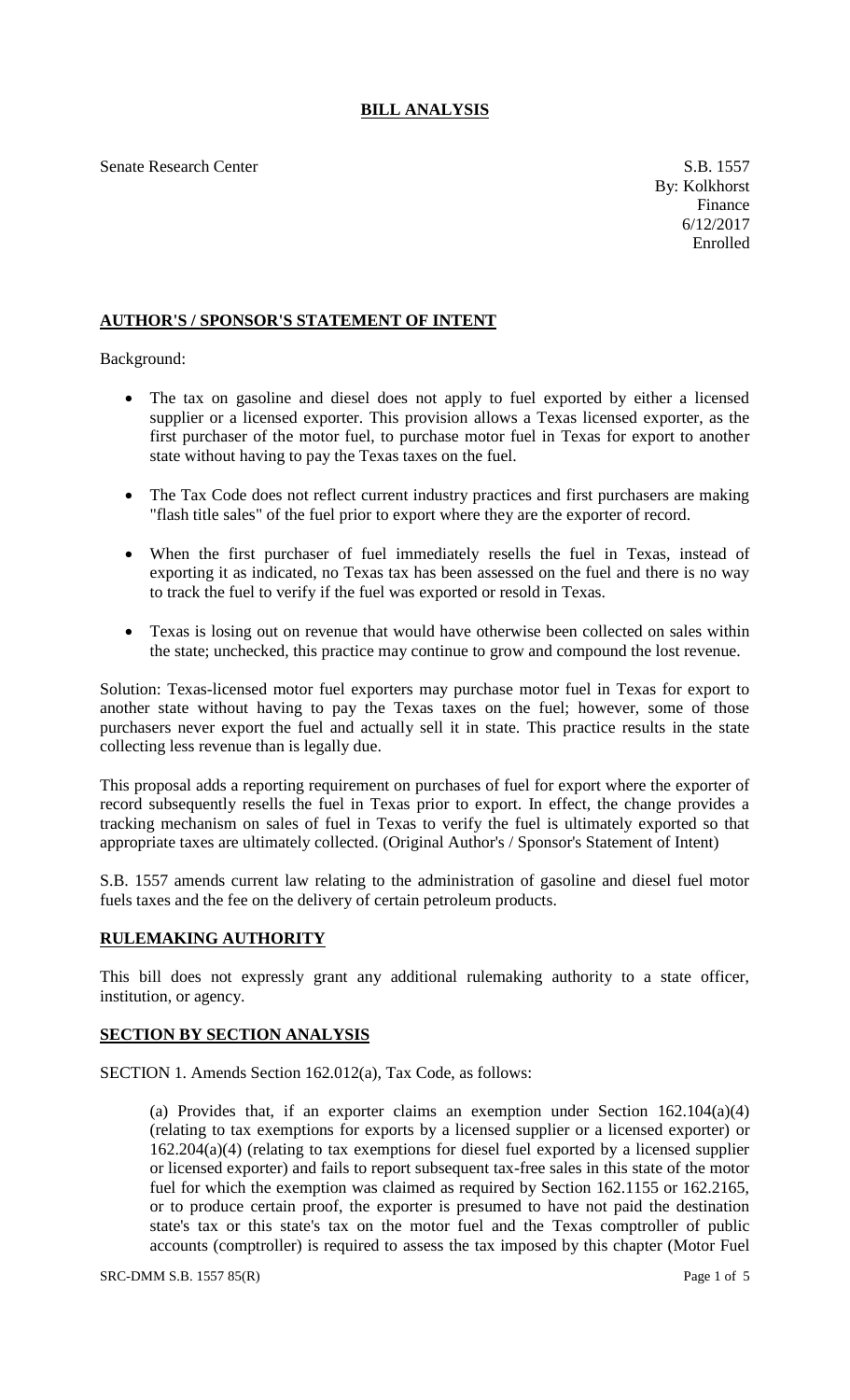Taxes) on the motor fuel against the exporter, rather than provides that, if an exporter claims an exemption under Section  $162.104(a)(4)(B)$  (relating to tax exemptions for gasoline exported in certain situations) or 162.204(a)(4)(B) (relating to tax exemptions for diesel fuel exported in certain situations) and fails to produce certain proof, the exporter is presumed to have not paid the destination state's tax or this state's tax on the exported motor fuel and the comptroller is required to assess the tax imposed by this chapter on the exported motor fuel against the exporter.

SECTION 2. Amends Section 162.101, Tax Code, by adding Subsections (e-1) and (e-2), as follows:

(e-1) Provides that a tax is imposed on gasoline that is otherwise exempt from taxation under Section 162.104(a)(4) or  $(7)$  (relating to tax exemptions for gasoline exports to a foreign county) if the gasoline is sold in this state to a person who does not hold a license under Section 162.105(1) (relating to the requirement for a person to obtain a license before conducting the activities of a certain supplier), (2) (relating to the requirement for a person to obtain a license before conducting the activities of a permissive supplier), (3) (relating to the requirement for a person to obtain a license before conducting the activities of a distributor), (4) (relating to the requirement that a person obtained a license before conducting the activities of an importer), or (6) (relating to the requirement that a person obtain a license before conducting the activities of an exporter). Provides that the person that sold the gasoline is liable for and is required to collect the tax.

(e-2) Provides that a tax is imposed on gasoline that is otherwise exempt from taxation under Section  $162.104(a)(4)$  or (7) if before export the gasoline is sold in this state to a person who holds a license under Section 162.105(1), (2), (3), (4), or (6) and the gasoline is delivered to a destination in this state. Provides that the person that redirected the delivery of the gasoline to a destination in this state is liable for and is required to pay the tax.

SECTION 3. Amends Sections 162.104(a), (d), and (f), Tax Code, as follows;

(a) Provides that tax imposed by this subchapter (Gasoline Tax) does not apply to certain gasoline, including gasoline exported by either a licensed supplier or a licensed exporter from this state to any other state, provided that the bill of lading indicates the destination state and the supplier collects the destination state tax, rather than provides that, for gasoline in a situation described by Subsection (d), the bill of lading indicates the destination state and the supplier collects the destination state tax; or, for gasoline in a situation described by Subsection (e), the bill of lading indicates the destination state, the gasoline is subsequently exported, and the exporter is licensed in the destination state to pay that state's tax and has an exporter's license issued under this subchapter.

(d) and (f) Makes conforming changes.

SECTION 4. Amends Section 162.115(d), Tax Code, to replace a reference to Section 162.104(a)(4)(B) to Section 162.104(a)(4).

SECTION 5. Amends Subchapter B, Chapter 162, Tax Code, by adding Section 162.1155, as follows:

Sec. 162.1155. DUTY TO REPORT SUBSEQUENT SALES OF TAX-FREE GASOLINE PURCHASED FOR EXPORT. (a) Requires a person who engages in a certain gasoline transaction to report that transaction to the comptroller as required by this section. Requires each seller to report the transaction to the comptroller as required by this section, if the gasoline is subsequently sold one or more times in this state before export and tax-free to a person who holds a license under Section 162.105(1), (2), (3), (4), or (6).

(b) Requires each person who sells tax-free gasoline in this state in a transaction described by Subsection (a) to provide certain information to the comptroller.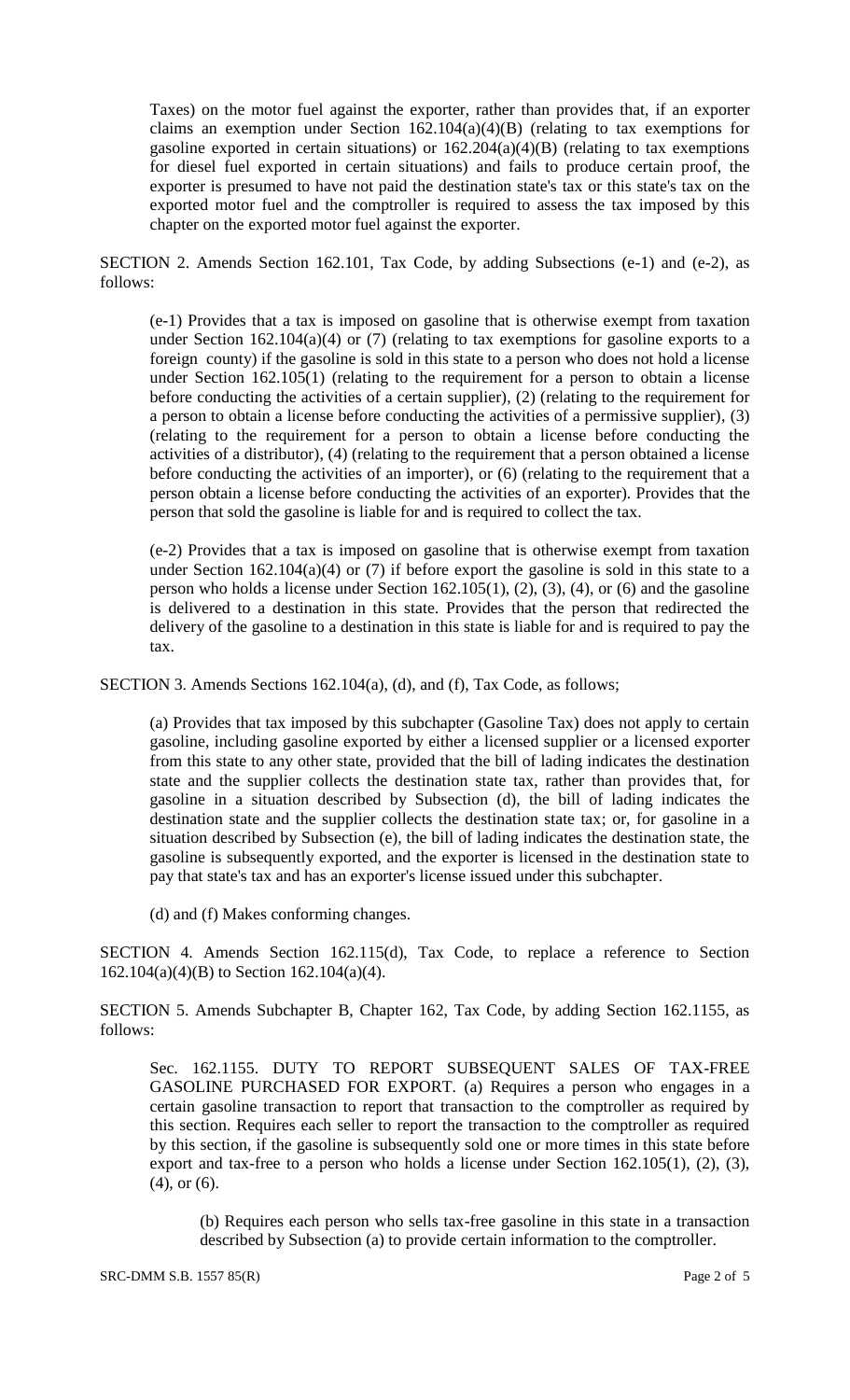(c) Requires that the sales invoice for each transaction described by Subsection (a) include the seller's and purchaser's names and the original bill of lading number.

(d) Requires a person required to report a transaction under Subsection (a) to report the transaction on a form prescribed by the comptroller and with the return required by Section 162.114 (Returns and Payments).

SECTION 6. Amends Section 162.201, Tax Code, by adding Subsections (e-1) and (e-2), as follows:

(e-1) Provides that a tax is imposed on diesel fuel that is otherwise exempt from taxation under Section 162.204(a)(4) or (7) (relating to tax exemptions for diesel fuel exports to a foreign country) if the diesel fuel is sold in this state to a person who does not hold a license under Section 162.205(a)(1) (relating to the requirement that a person obtain a license before conducting the activities of a supplier), (2) (relating to the requirement that a person obtain a license before conducting the activities of a permissive supplier), (3) (relating to the requirement that a person obtain a license before conducting the activities of a distributor), (4) (relating to the requirement that a person obtain a license before conducting the activities of an importer), or (6) (relating to the requirement that a person obtain a license before conducting the activities of an exporter). Provides that the person that sold the diesel fuel is liable for and is required to collect the tax.

(e-2) Provides that a tax is imposed on diesel fuel that is otherwise exempt from taxation under Section 162.204(a)(4) or (7) if before export the diesel fuel is sold in this state to a person who holds a license under Section 162.205(a)(1), (2), (3), (4), or (6) and the diesel fuel is delivered to a destination in this state. Provides that the person that redirected the delivery of the diesel fuel to a destination in this state is liable for and is required to pay the tax.

SECTION 7. Amends Sections 162.204(a), (d), and (f), Tax Code, as follows:

(a) Provides that the tax imposed by this subchapter (Diesel Fuel Tax) does not apply to certain diesel fuel, including diesel fuel exported by either a licensed supplier or a licensed exporter from this state to any other state, provided that the bill of lading indicates the destination state and the supplier collects the destination state tax, rather than provides that, for diesel fuel in a situation described by Subsection (d), the bill of lading indicates the destination state and the supplier collects the destination state tax; or, for diesel fuel in a situation described by Subsection (e), the bill of lading indicates the destination state, the diesel fuel is subsequently exported, and the exporter is licensed in the destination state to pay that state's tax and has an exporter's license issued under this subchapter.

(d) and (f) Makes conforming changes.

SECTION 8. Amends Section 162.216(d), Tax Code, to change a reference to Section 162.204(a)(4)(B) to Section 162.204(a)(4).

SECTION 9 Amends Subchapter C, Chapter 162, Tax Code, by adding Section 162.2165, as follows:

Sec. 162.2165. DUTY TO REPORT SUBSEQUENT SALES OF TAX-FREE DIESEL FUEL PURCHASED FOR EXPORT. (a) Requires a person who engages in certain diesel fuel transactions to report that transaction to the comptroller as required by this section. Requires each seller to report the transaction to the comptroller as required by this section, if the diesel fuel is subsequently sold one or more times in this state before export and tax-free to a person who holds a license under Section  $162.205(a)(1)$ ,  $(2)$ ,  $(3)$ , (4), or (6).

(b) Requires each person who sells tax-free diesel fuel in this state in a transaction described by Subsection (a) to provide certain information to the comptroller.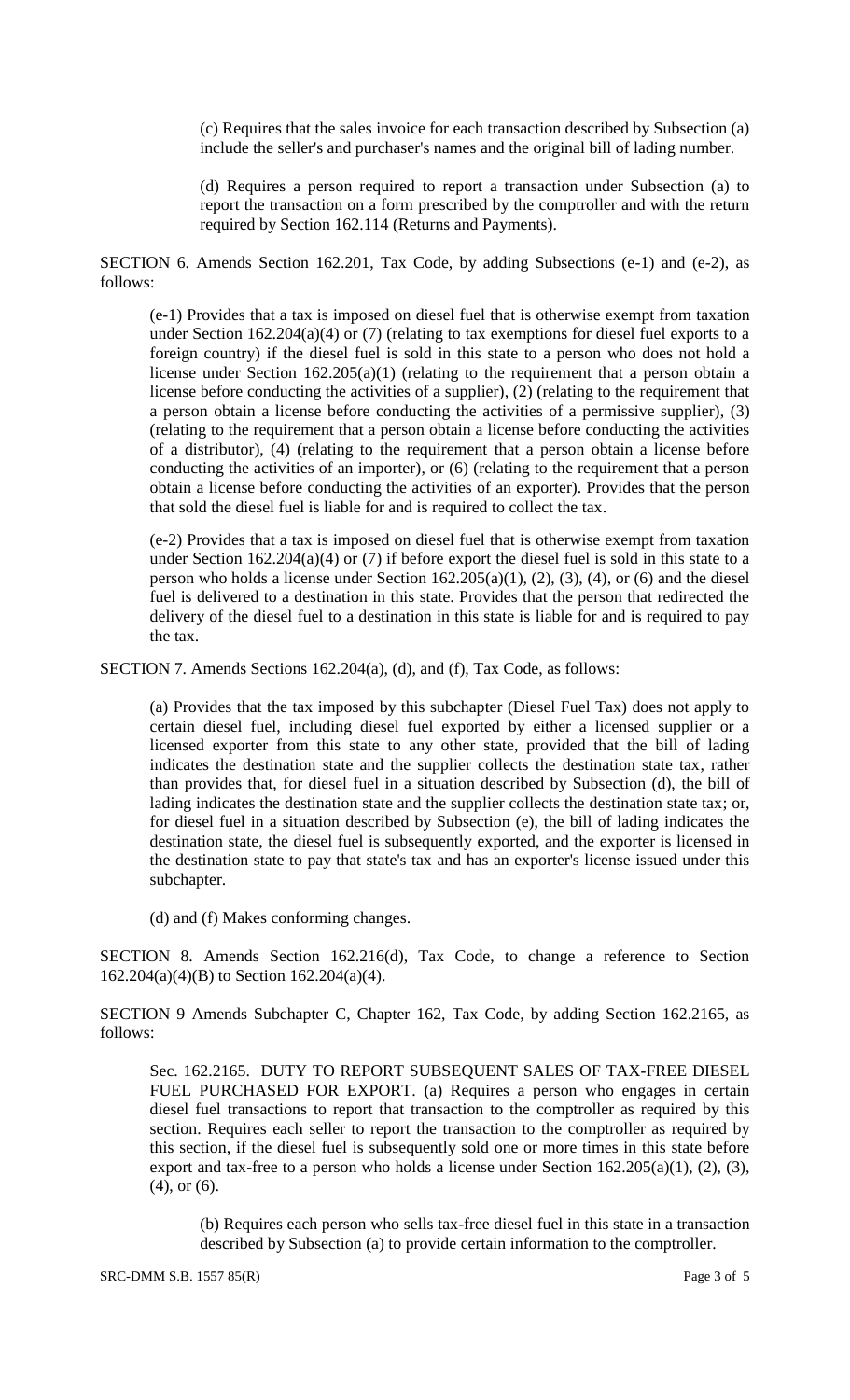(c) Requires that the sales invoice for each transaction described by Subsection (a) include the seller's and purchaser's names and the original bill of lading number.

(d) Requires a person required to report a transaction under Subsection (a) to report the transaction on a form prescribed by the comptroller and with the return required by Section 162.215 (Returns and Payments).

SECTION 10. Amends Section 162.401, Tax Code, by adding Subsections (e) and (f), as follows:

(e) Requires a person who fails to report a subsequent sale in this state of tax-free motor fuel purchased for export as required by Section 162.1155 or 162.2165 to pay for each sale that is not reported a penalty of \$200, in addition to any other penalty authorized by this section. Provides that the penalty provided by this subsection is not assessed if the taxpayer files an amended report that includes the sale not later than the 180th day after the due date of the original report of the sale.

(f) Requires a person who fails to pay the tax imposed by Section 162.101(e-2) or 162.201(e-2) when due, in addition to any other penalty authorized by this section, to pay a penalty equal to the greater of \$2,000 or five times the amount of the tax due on the motor fuel.

SECTION 11. Amends Section 26.3574(a), Water Code, by amending Subdivision (1) and adding Subdivision (2-a), to redefine "bulk facility" and define "supplier."

SECTION 12. Amends Sections 26.3574(b), (d), (e), (f), (g), (i), and (j), Water Code, as follows:

(b) Requires each supplier, rather than each operator of a bulk facility, on withdrawal from bulk of a petroleum product, to collect a certain fee from the person who orders the withdrawal.

(d) Provides that the supplier, rather than the bulk facility operator, if a supplier imports a petroleum product in a cargo tank or barge, is not required to pay the fee on that imported petroleum product if the petroleum product is delivered to a bulk facility from which the petroleum product will be withdrawn from bulk. Makes conforming and nonsubstantive changes.

(e) Authorizes a supplier, rather than a bulk facility operator, who receives petroleum products on which the fee has been paid to take credit for the fee paid on monthly reports.

(f) Provides that, for purposes of this subsection, a petroleum product ceases to be in continuous movement to a destination outside this state if the product is delivered to a destination in this state. Requires the person that directs the delivery of the product to a destination in this state to pay the fee imposed by this section (Fee on Delivery of Certain Petroleum Products) on that product. Makes a nonsubstantive change.

(g) Requires each supplier, rather than each operator of a bulk facility, and each person covered by Subsection (d) to file an application with the comptroller for a certain permit. Makes nonsubstative changes.

(i) Requires each supplier, rather than each operator of a bulk facility, and each person covered by Subsection (d) to take certain actions. Makes a nonsubstantive change.

(j) Requires each supplier or the supplier's representative, rather than each operator of a bulk facility or his representative, and each person covered by Subsection (d) to prepare the report required under Subsection (i) on a certain form. Makes nonsubstantive changes.